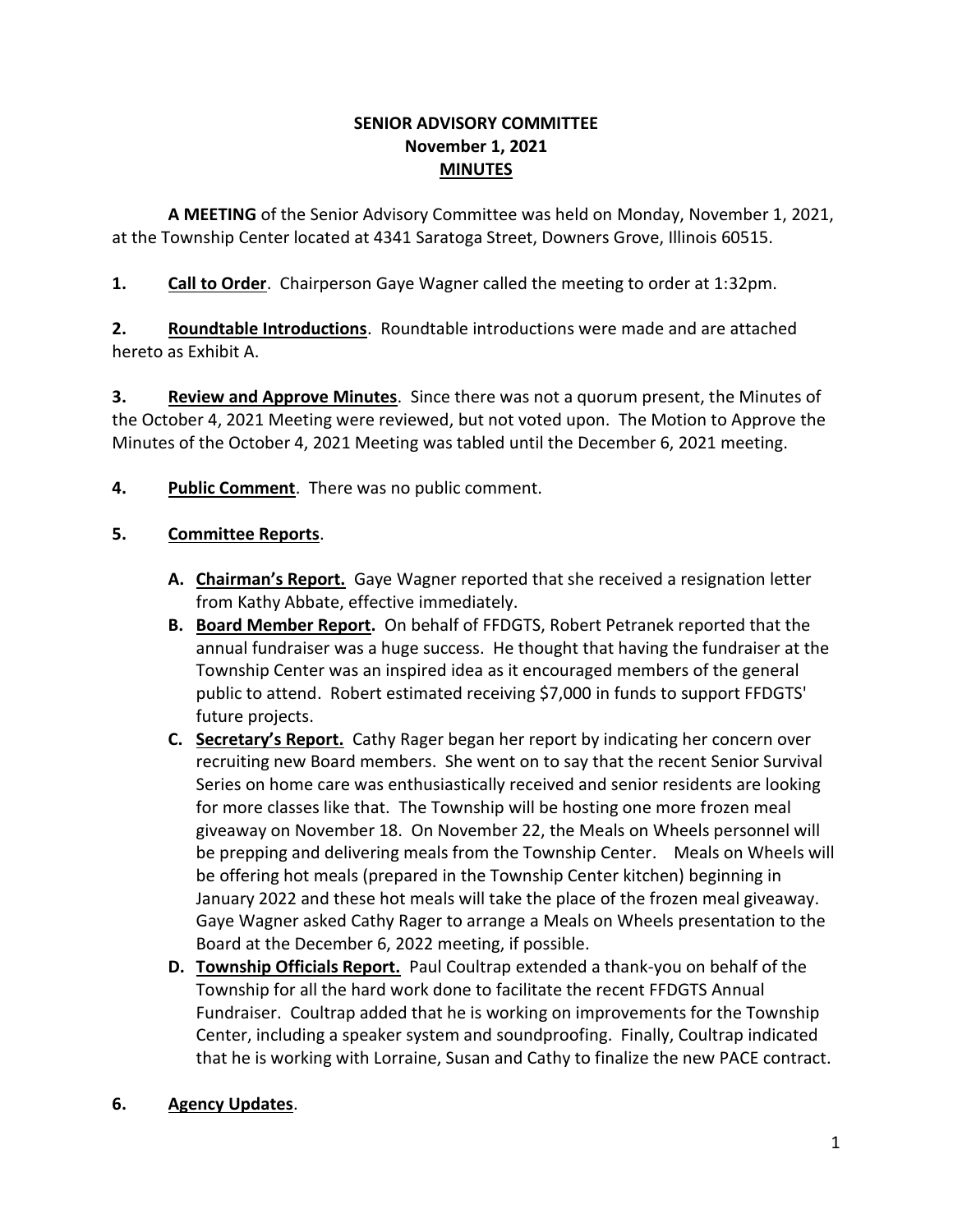## **A. First Responders.**

- (i) Troy Agema from DuPage County Sheriff's Department announced that carjackings and thefts are up. He said the best advice he can give citizens is to always be alert to their surroundings and to always lock their vehicles. Cathy Rager asked Troy to check his calendar so she can schedule him to speak at one of the Senior Survival Series luncheons.
- (ii) Lynne Dralle from Westmont Fire Department reported she had a number of residents questioning when the next Car Care Clinic will be held. George Goodwin responded that AARP has no plans at this time and does not expect to plan anything until after January 1, 2022. In other discussions, it was mentioned that car care clinics were held with volunteer mechanics coming from local car clubs. Also, the local Amazon Fresh store provided goodie bags and lunch for the volunteers at a car care clinic held in Naperville. These are sound suggestions for moving forward in the Township.

# **B. DuPage County Senior Services.**

Julie Larson could not attend this meeting but advised Cathy that she has contacted Age Guide and is still waiting to hear back from them about Liz Wiggins' replacement.

## **C. Park Districts.**

- (i) There was no Westmont Park District report.
- (ii) There was no Burr Ridge Park District report.
- (iii) The Board welcomed Jillian Spizzirri the new Board liaison from The Community House in Hinsdale. Ms. Spizzirri reported that local seniors are starting to attend classes. They have various classes and trips up and running with impressive attendance. She is looking to collaborate with the Township on a senior outing sometime in the future.

# **D. AARP.**

George Goodwin reported that all AARP activities will not be planned until after January 1, 2022.

#### **7. Community Partner & Guest Updates.**

**Community Adult Day Care.** Susan Sinderson reported that CADC is currently operating at one-half capacity. She is looking forward to opening to full capacity in the new year but must continue to meet State guidelines regarding distance and masking. Currently, the CADC is running low on funds and Sinderson has applied for grants to help bridge the gap. Ms. Sinderson also reported on a study combining exercise and numerics having positive effects on senior dementia patients.

\_\_\_\_\_\_\_\_\_\_\_\_\_\_\_\_\_\_\_\_\_\_\_\_\_\_\_\_\_\_\_\_\_\_\_\_\_\_\_\_\_\_\_\_\_

**8. Adjournment**. Because a quorum was not present at the meeting, no Motion to Adjourn was made and Chairperson Wagner adjourned the meeting at 2:45pm.

Respectfully Submitted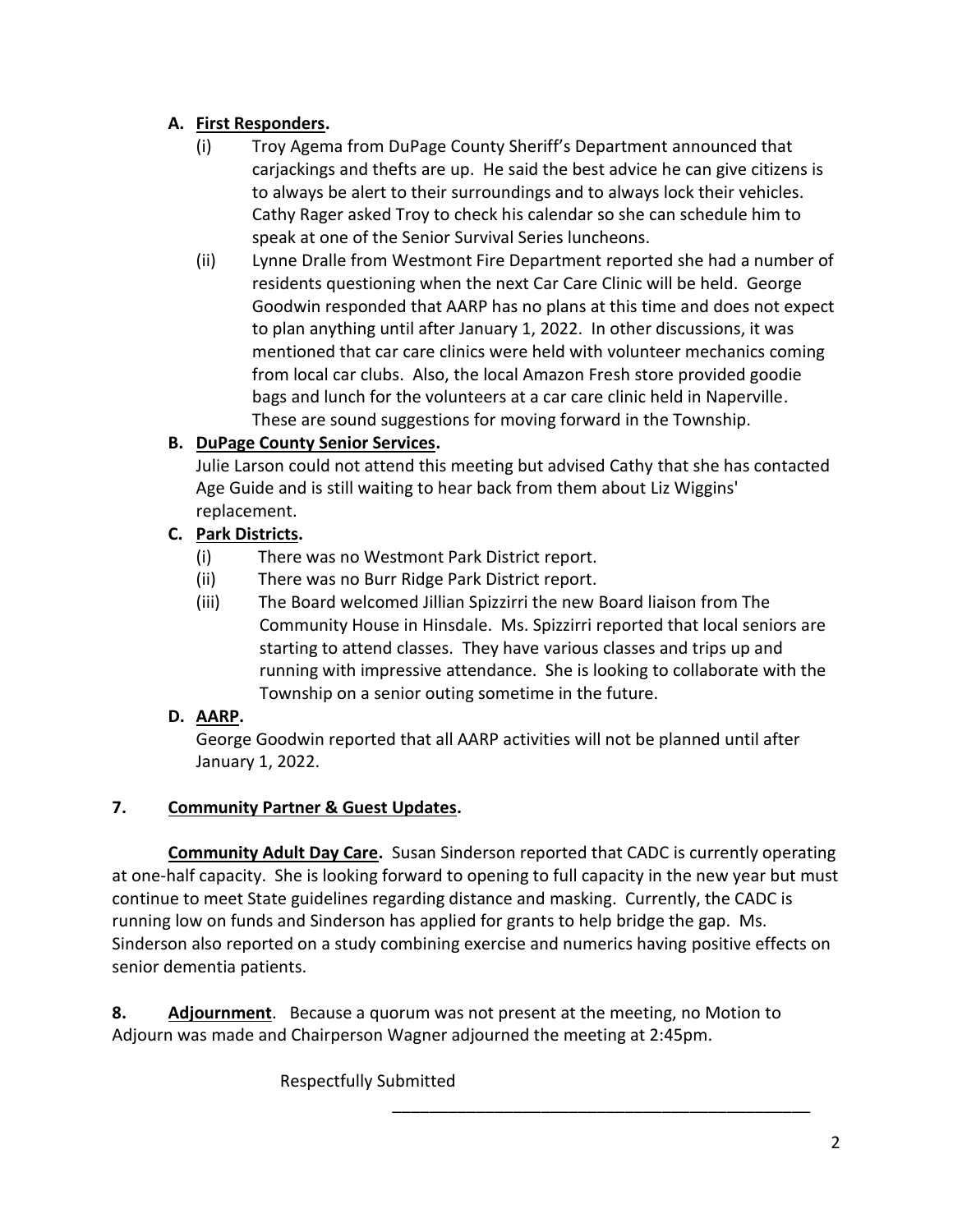Catherine Rager, Secretary